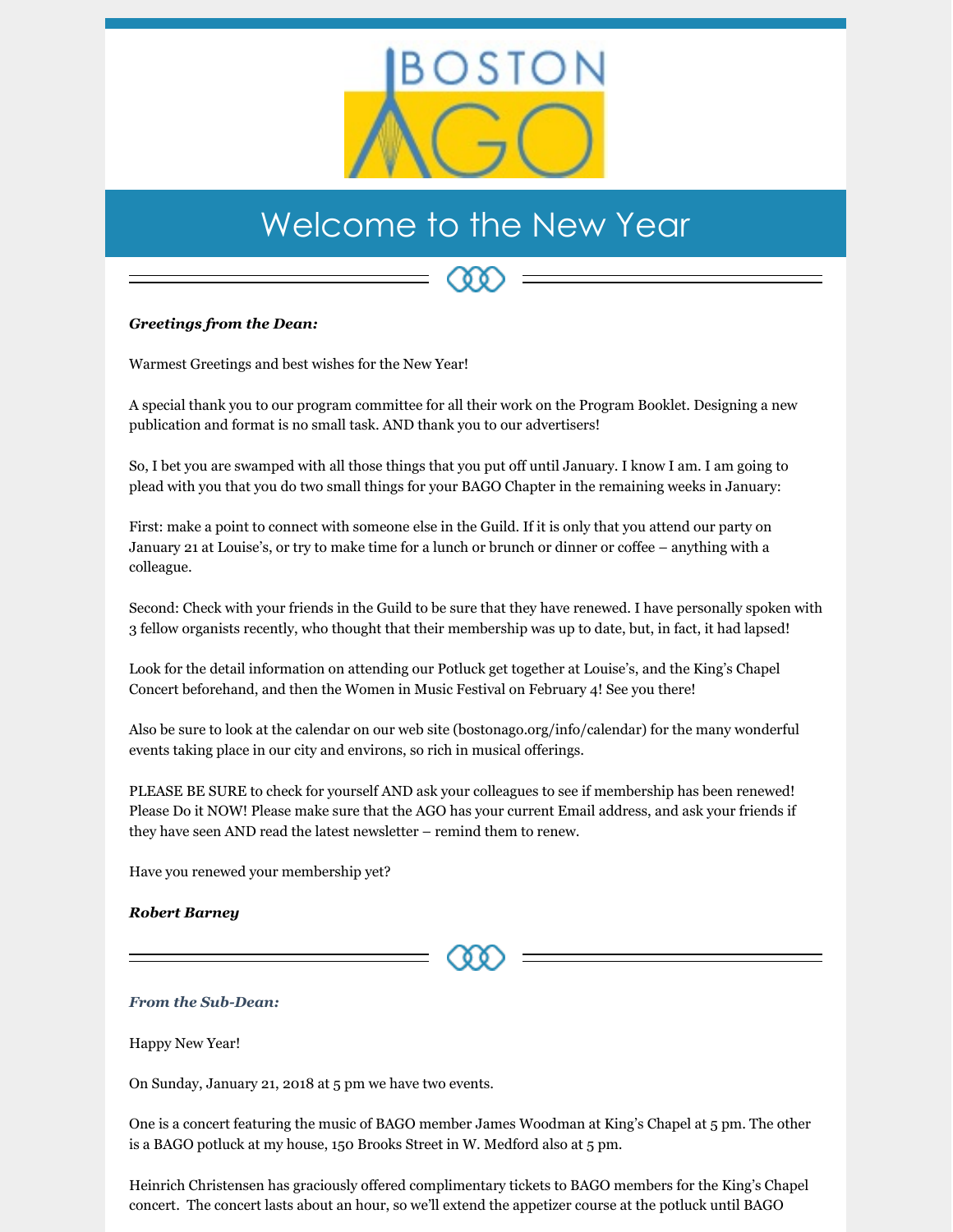members come to W. Medford. If anyone needs a ride from the concert to W. Medford, please communicate with me at louise.mundinger@gmail.com

The social event is a real potluck. No signup. Just bring something to eat or drink. Last year we had lots of desserts, so this year try something different.

Upcoming: On February 4 $^{\rm th}$  at 3 pm BAGO will host the third WIMFest celebration at Holy Name Parish in West Roxbury. The program will include:

Prelude: "Springs in the Desert" by Susan Clearman played by Brink Bush. Susan will be on hand with copies of her music.

Lecture-Demonstration: "Modern Chant: Transcription and Interpretation for Today's Audience" with members of Cappella Clausura, Amelia LeClair, conductor Cappella Clausura is the winner of the 2017 ASCAP/Alice Parker/Chorus America Award for Adventurous Programming

A recital by BAGO member Erica Johnson

Choral reading session sponsored by JW Pepper

\_\_\_\_\_\_\_\_\_\_\_\_\_\_\_\_\_\_\_\_\_\_\_\_\_\_\_\_\_\_\_\_\_\_

Reception

At The Mother Church in Boston, on the Last Afternoon of 2017 (a/k/a First Night) three BAGO members braved the cold and warmed our hearts by playing a concert of beautiful music. Thank you, **David Carrier, Natsumi Malloy and Peter Krasinski.**

**Yuko Hayashi,** longtime head of the organ department at New England Conservatory died peacefully while taking a nap this past Sunday, January 7. She was 88. We all mourn the loss of a great performer and master teacher.

A memorial service for Yuko will be held at Christ Church, Andover on Saturday, April 28 at 11:00 a.m. Burial will be in the Hayashi family plot at St. Andrew's Cathedral in Yokohama, Japan where her father served as Anglican priest for many years.

May Yuko rest in peace and rise in glory.

Louise Mundinger



The 2018 Spring Membership Directory is now online on the BAGO website under the Members Only area. Members can view or download the file for reference. Questions? Contact Claire DeCusati [\(decusati@verizon.net](mailto:decusati@verizon.net)).

\_\_\_\_\_\_\_\_\_\_\_\_\_\_\_\_\_\_\_\_\_\_\_\_\_\_\_\_\_\_\_\_\_\_\_\_\_\_\_\_\_\_\_\_\_\_\_\_\_\_\_\_



Our Program Book is now available in hardcopy. Each member should have received one in a mailing through the US Post Office. If you have not yet received your copy, please contact Louise Mundinger [\(louise.mundinger@gmail.com](mailto:louise.mundinger@gmail.com)) and she will send you a copy.



BAGO member **Lee Ridgway** will lead his second, and the sixth "[Bach's](https://concept-tours.com/wp-content/uploads/2017/10/Bachs-Organ-World-Itin-2018-1.pdf) Organ World", tour to Germany, July 23 to August 3, 2018. This tour, developed and previously led by Quentin and Mary Murrell Faulkner, focuses on organs spanning 280 years in the Berlin-Leipzig-Dresden triangle. A feature of the tour is that participants have ample time to play the organs, in addition to learning about the their histories and contexts within the organ building traditions of this central German region.